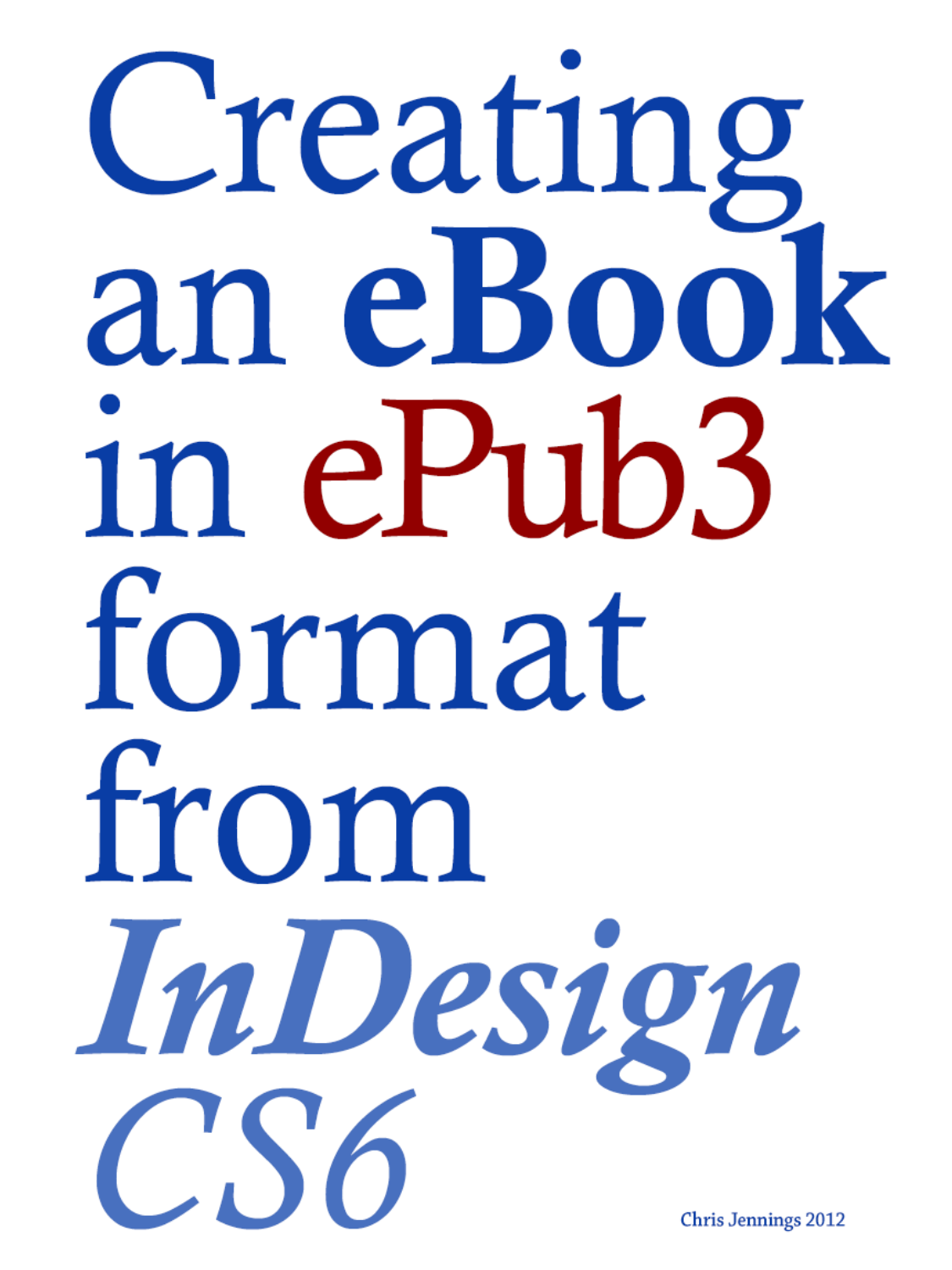# **Contents**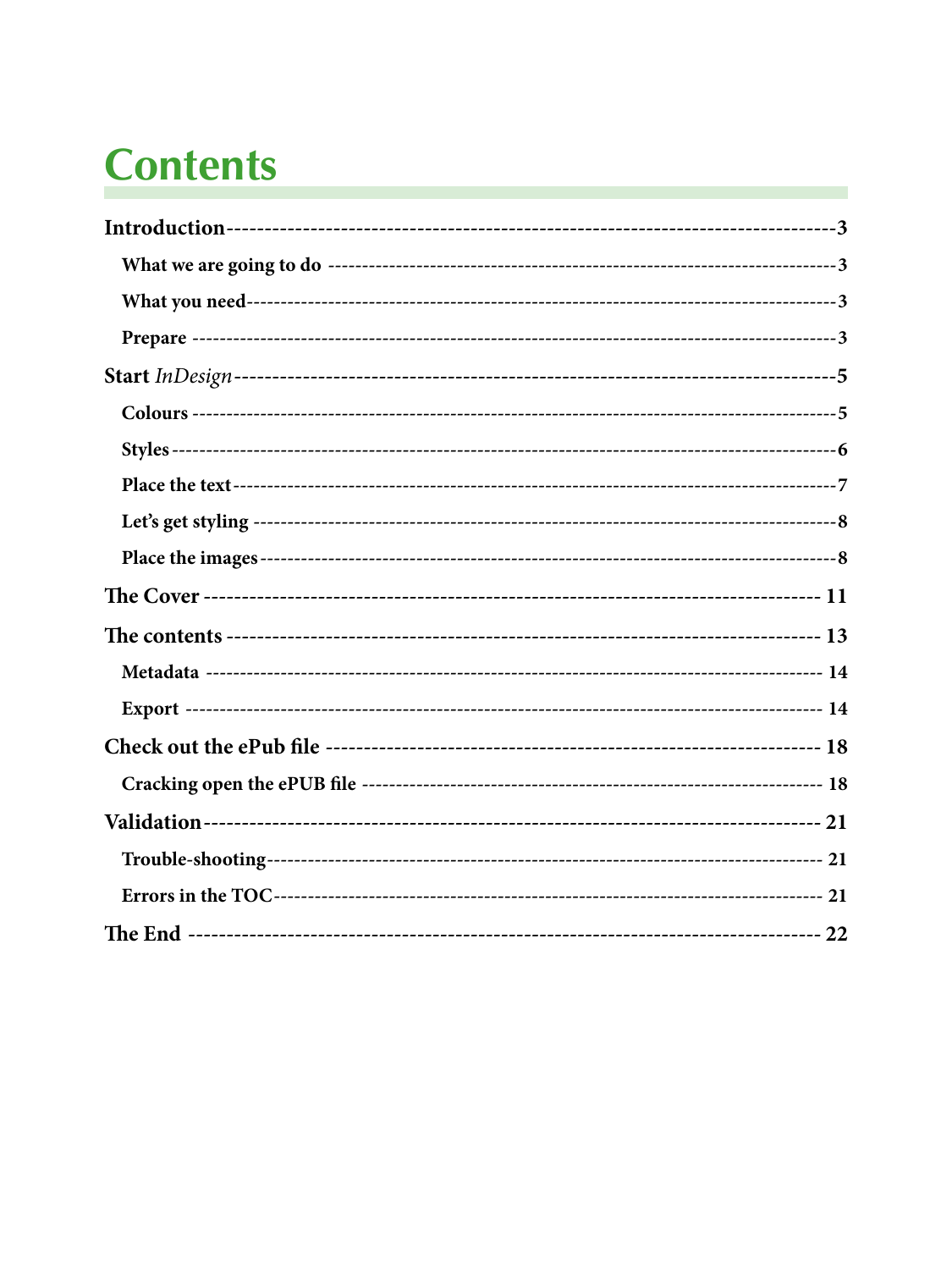## <span id="page-2-0"></span>**Introduction**

### **What we are going to do**

From a public domain text and some pictures, we are going to create an *InDesign* document, export for ePub and then 'break open' the ePub file and make some changes to some included files.

### **What you need**

You will need to be using Photoshop to build the cover image and edit the pictures and add the metadata.

You will need to be using *InDesign* version CS6, although version CS5.5 is similar but with a few differences when exporting to ePub.

You will need to be able to edit the ePub file after export from *InDesign* and I suggest the OxygenXML editor although other text editors can do a similar job.

**This instruction document is written alongside some resources that you can use. It makes use of a Word document that has several fables from Aesop, some pictures to go with those fables and an image that can be used for the cover of the eBook.**

#### **Prepare**

Create a folder somewhere for the eBook work and then create an images folder and an assets folder inside that.

The text can be already prepared in a word processor or text editor, but it must not have extra carriage returns or empty paragraph breaks. It is possible to remove these when we get the text in *InDesign*, but better remove first. The text 'may' be styled in a word processor like Word. You can bring those styles into *InDesign*, when you 'place' the text. Alternatively, you can create your own styles in *InDesign*. The provided text 'aesop.docx' does have styles already.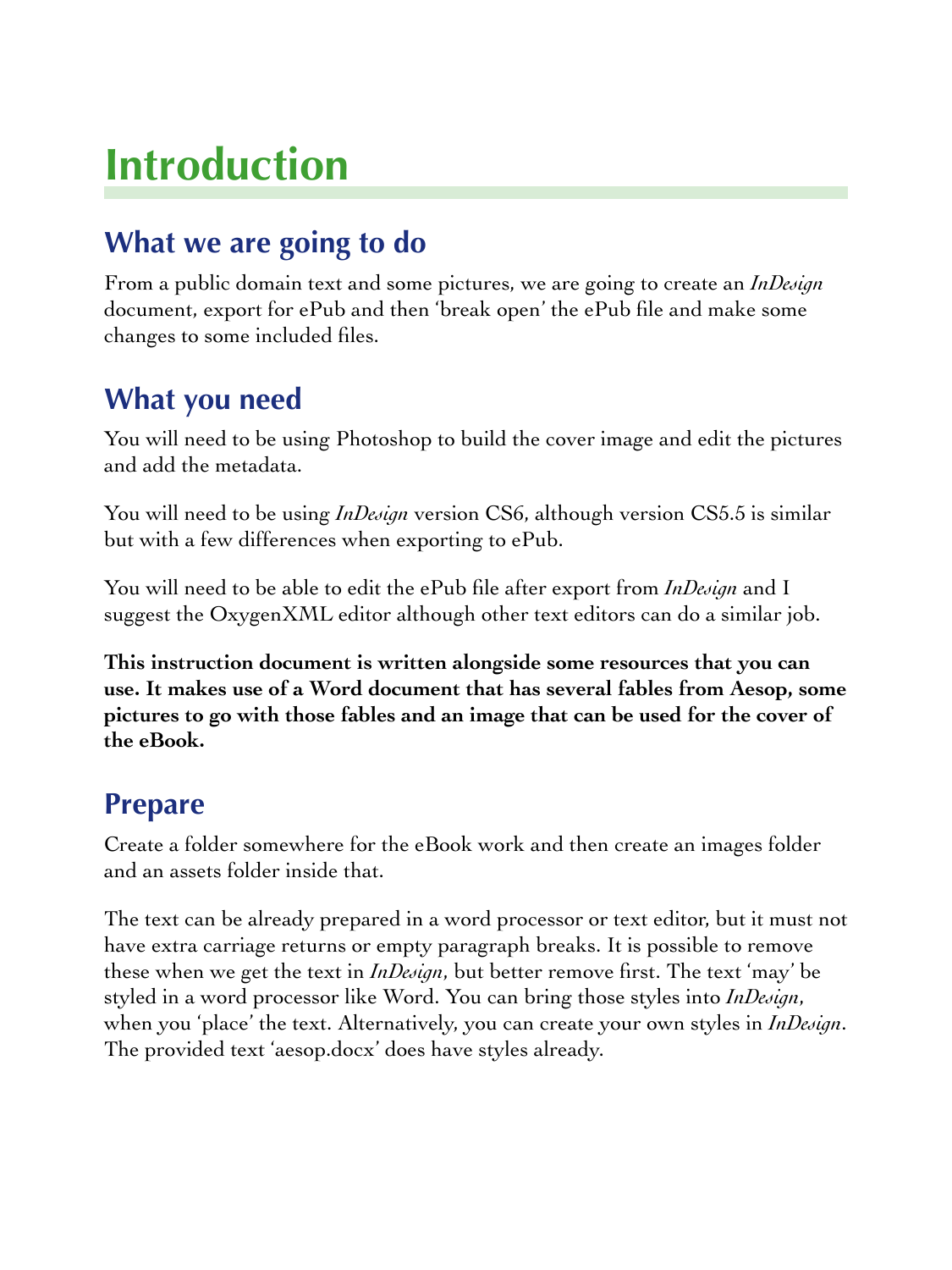The images should be edited and sized to about 600 pixels wide but in 72DPI. The images need to include some metadata. In Photoshop, select 'File Info...' and add the title, description etc. This has already been done for the images provided.

The cover needs to be in portrait orientation at  $1004x768$  pixels although you may need to create different versions and proportions for specific ereader devices..

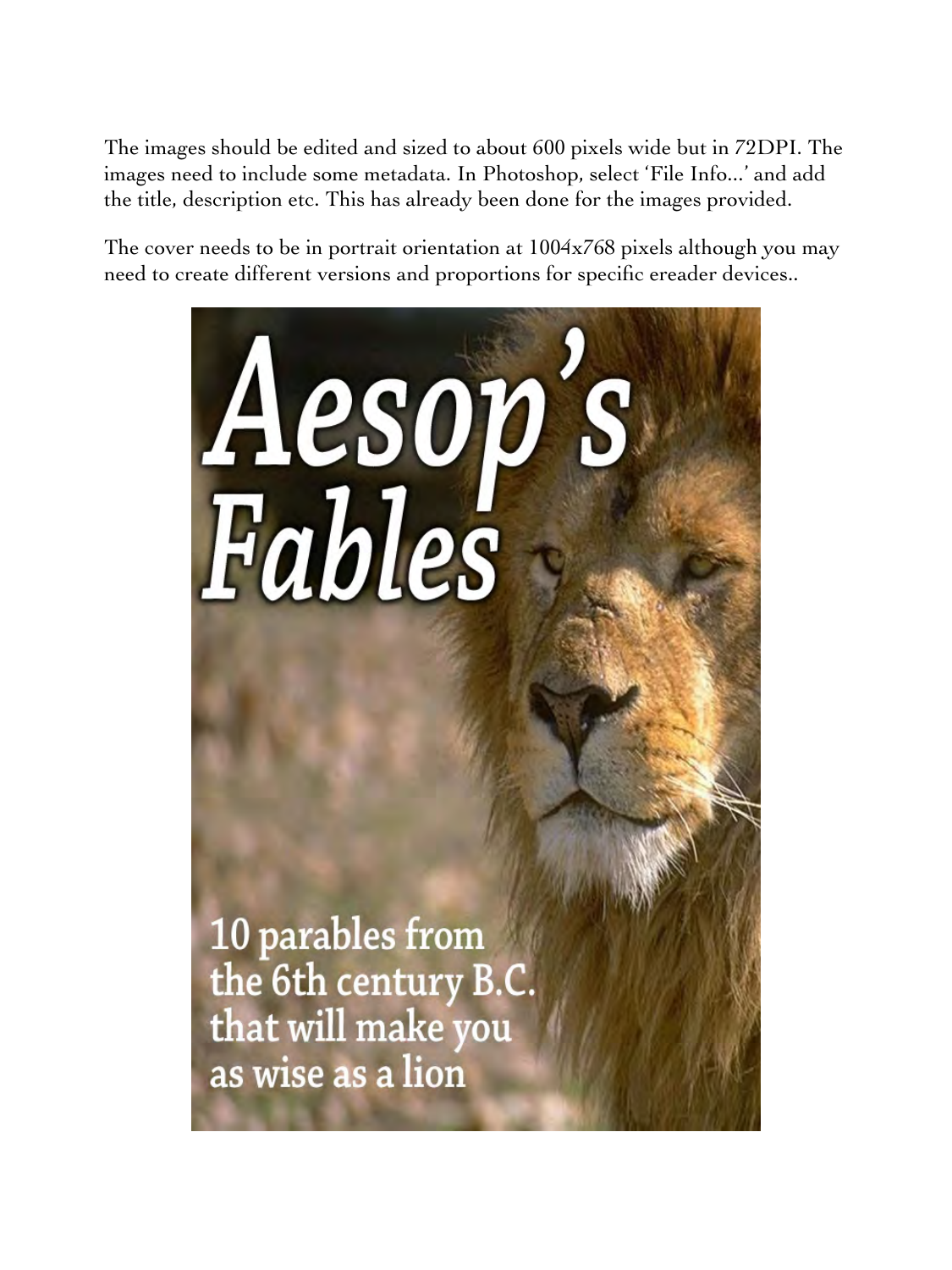## <span id="page-4-0"></span>**Start** *InDesign*

You may want to configure your copy of *InDesign* to your liking. I prefer to have the units set up as pixels and the display performance to be set at 'High Quality'. I also prefer the pages panel to show medium sized thumbnails but NOT vertically.

Start a new document with File>New. Now for this work we are going to create one document so we choose >Document NOT >Book.

|                                        |                    | <b>New Document</b>         |                     |                     |
|----------------------------------------|--------------------|-----------------------------|---------------------|---------------------|
| Document Preset:                       | [Custom]           |                             | ÷                   | <b>OK</b>           |
| Intent:                                | Digital Publishing |                             | ÷                   | Cancel              |
| Number of Pages: 1<br>Start Page No: 1 |                    | <b>Facing Pages</b>         | Primary Text Frame  | Save Preset         |
| Page Size: iPad                        |                    | $\frac{\text{A}}{\text{V}}$ |                     | <b>More Options</b> |
| Width: $-768$ px<br>Height: $-1024$ px |                    | Orientation: @ d            |                     |                     |
| Columns<br>Number: $\div 1$            |                    | Gutter: $\div 12$ px        |                     |                     |
| <b>Margins</b>                         |                    |                             |                     |                     |
| Top: $\div$ 112 px                     |                    |                             | Left: $\div 84$ px  |                     |
| Bottom: $\div 112$ px                  | 圈                  |                             | Right: $\div 84$ px |                     |

Because we are creating a 'flowable' eBook, the page size and intent are only really going to help visualise the final product. In the dialogue that appears you should choose 'Digital Publishing' under 'intent'. You can target the iPad if you prefer, but, in the end, we actually want an eBook that will display on a number of devices, however the proportions of the iPad are fairly common. You will see in the dialogue box image above, how I suggest setting this up. Much of this does not matter for the eBook, because the size will be automatically determined by the device. However, we do need to turn off 'Facing Pages' (at least, this is what I prefer!) and we should make sure that this is vertical (portrait) format. The number of pages is not relevant at this stage. I recommend the margin settings as seen in the dialogue box above. This will give you a good idea of the eBook proportions and available space. The iPad has a 20 pixel band at the top.

Before we place any text we need to make some further preparations: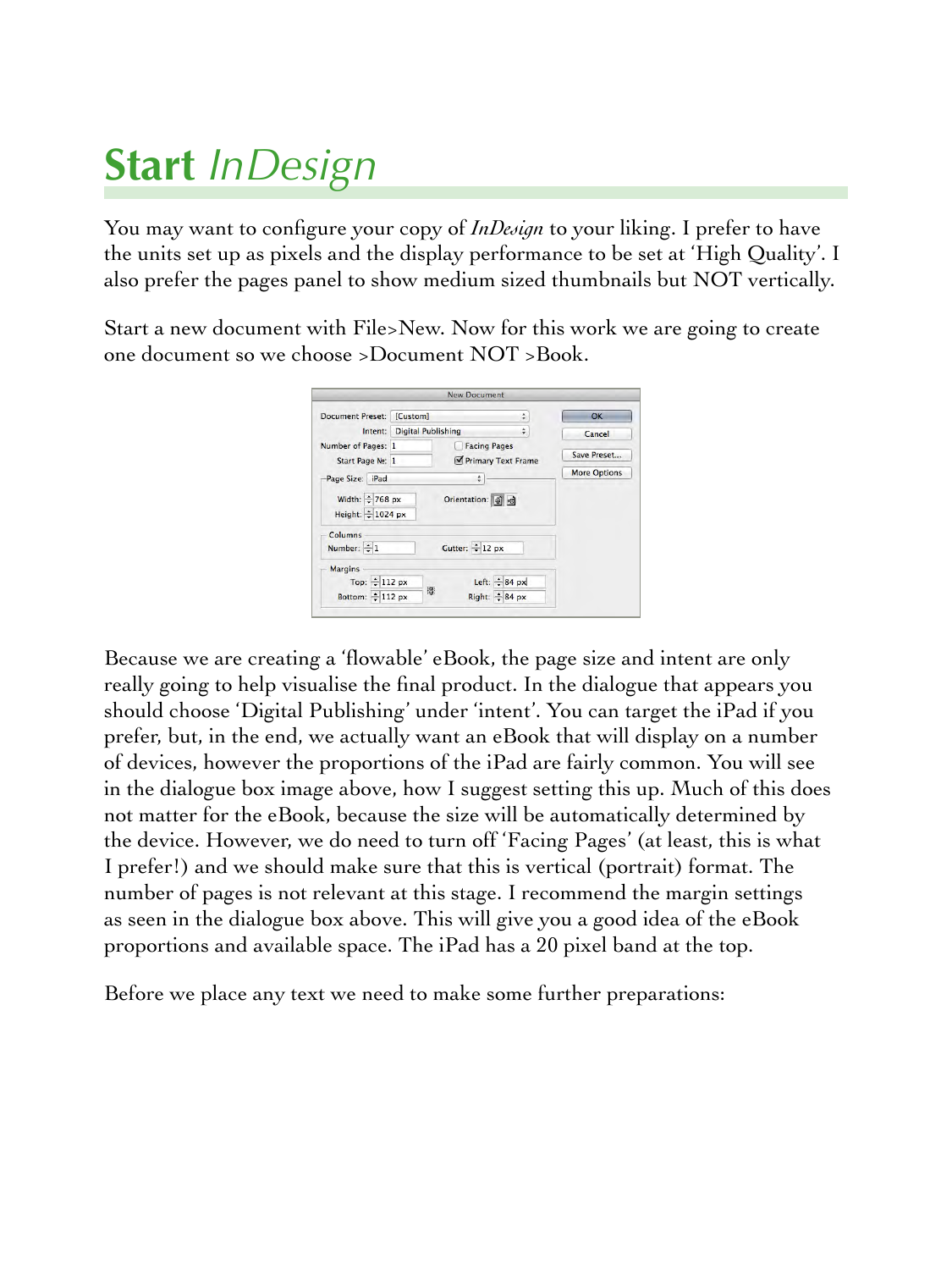### <span id="page-5-0"></span>**Colours**



You may want to use colours in your eBook - maybe for the headings or to give emphasis here and there. You should really create the swatches for the colors that you might need but be sure to make them RGB not CMYK.

### **Styles**

We can build the styles as we go, but it will be worth analyzing your text resource to think about how you might want different styles. There are two possible scenarios; we may already have styles in the MS Word document and those styles can be imported automatically when this is 'Placed' into the *InDesign* document. The Word documents that comes with this excercise includes some styles but you will certainly need to create more in *InDesign*. You will need paragraph styles for the following:

- The body text
- The title
- The headings
- The captions

We will also need a character style for:

The opening words of each fable

Save the (as yet) empty *InDesign* document in the folder prepared above.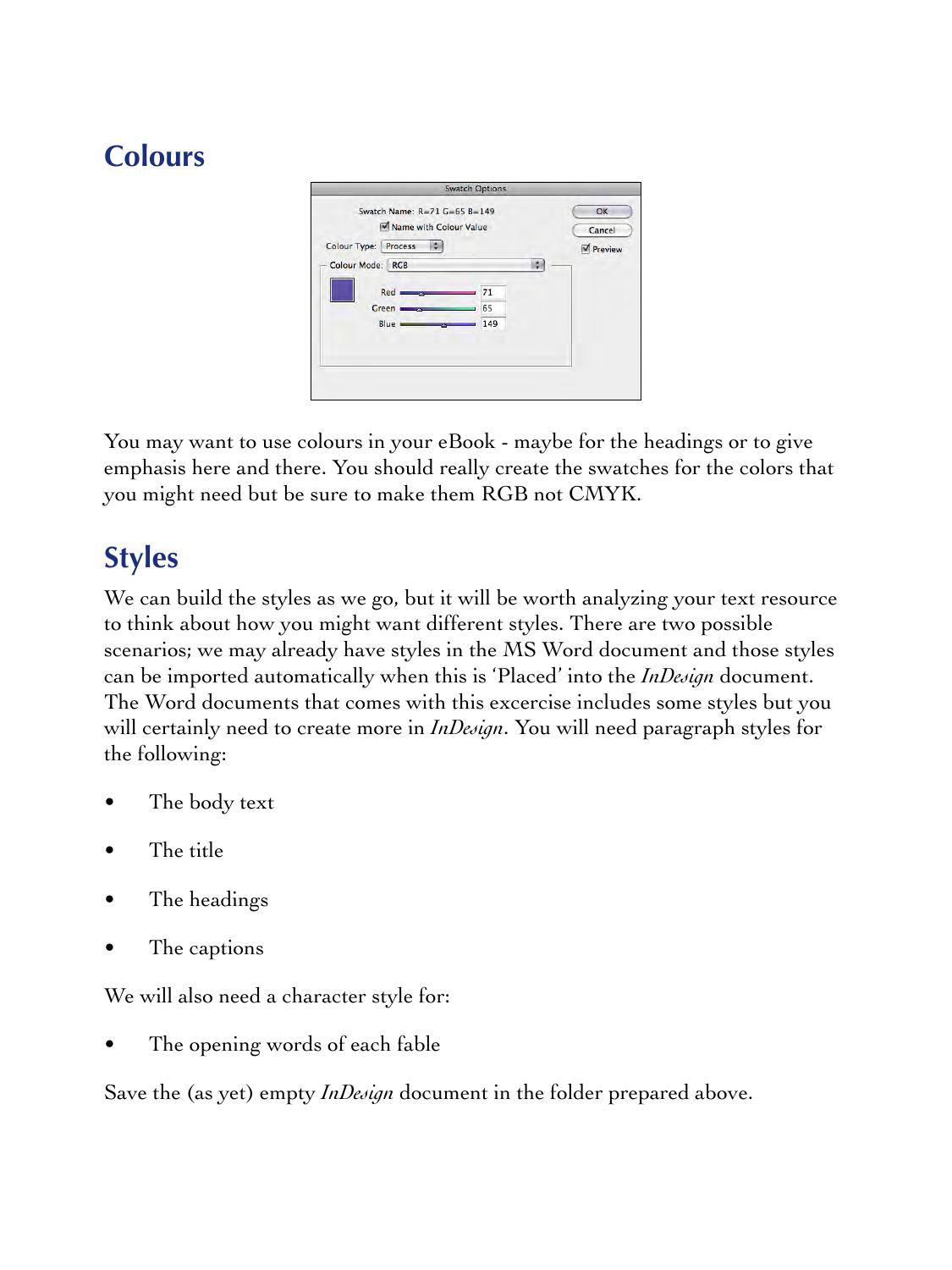<span id="page-6-0"></span>

|                                                                                                                                                                                                                                                                                                                         | Paragraph Style Options                                                                                                                                                                                                                                                                                                     |
|-------------------------------------------------------------------------------------------------------------------------------------------------------------------------------------------------------------------------------------------------------------------------------------------------------------------------|-----------------------------------------------------------------------------------------------------------------------------------------------------------------------------------------------------------------------------------------------------------------------------------------------------------------------------|
| General<br><b>Basic Character Formats</b><br><b>Advanced Character Formats</b><br><b>Indents and Spacing</b>                                                                                                                                                                                                            | Style Name: heading1<br>Location:<br><b>Export Tagging</b>                                                                                                                                                                                                                                                                  |
| Tabs<br>Paragraph Rules<br><b>Keep Options</b><br>Hyphenation<br>lustification<br>Span Columns<br>Drop Caps and Nested Styles<br><b>GREP Style</b><br><b>Bullets and Numbering</b><br><b>Character Colour</b><br>OpenType Features<br><b>Underline Options</b><br><b>Strikethrough Options</b><br><b>Export Tagging</b> | <b>EPUB and HTML-</b><br>÷<br>Tag: h1<br>Class: mainheading<br>Split Document (EPUB only)<br><b>Export Details:</b><br>Tag: h1<br>Class: mainheading<br>font-family : Optima, sans-serif<br>font-weight : bold<br>font-style : normal<br>font-size: 36px<br>text-decoration : none<br>PDF-<br>[Automatic]<br>$\div$<br>Tag: |
| Preview                                                                                                                                                                                                                                                                                                                 | OK<br>Cancel                                                                                                                                                                                                                                                                                                                |

Paragraph and character styles must be exported as specific HTML tags and class names

#### **Place the text**

Now we are ready to place the text from the Word document already prepared



The Place menu item under File will allow you to select the word document but please be sure to have the 'Show Import Options' checked. You should then see a number of choices with regard to the Word document.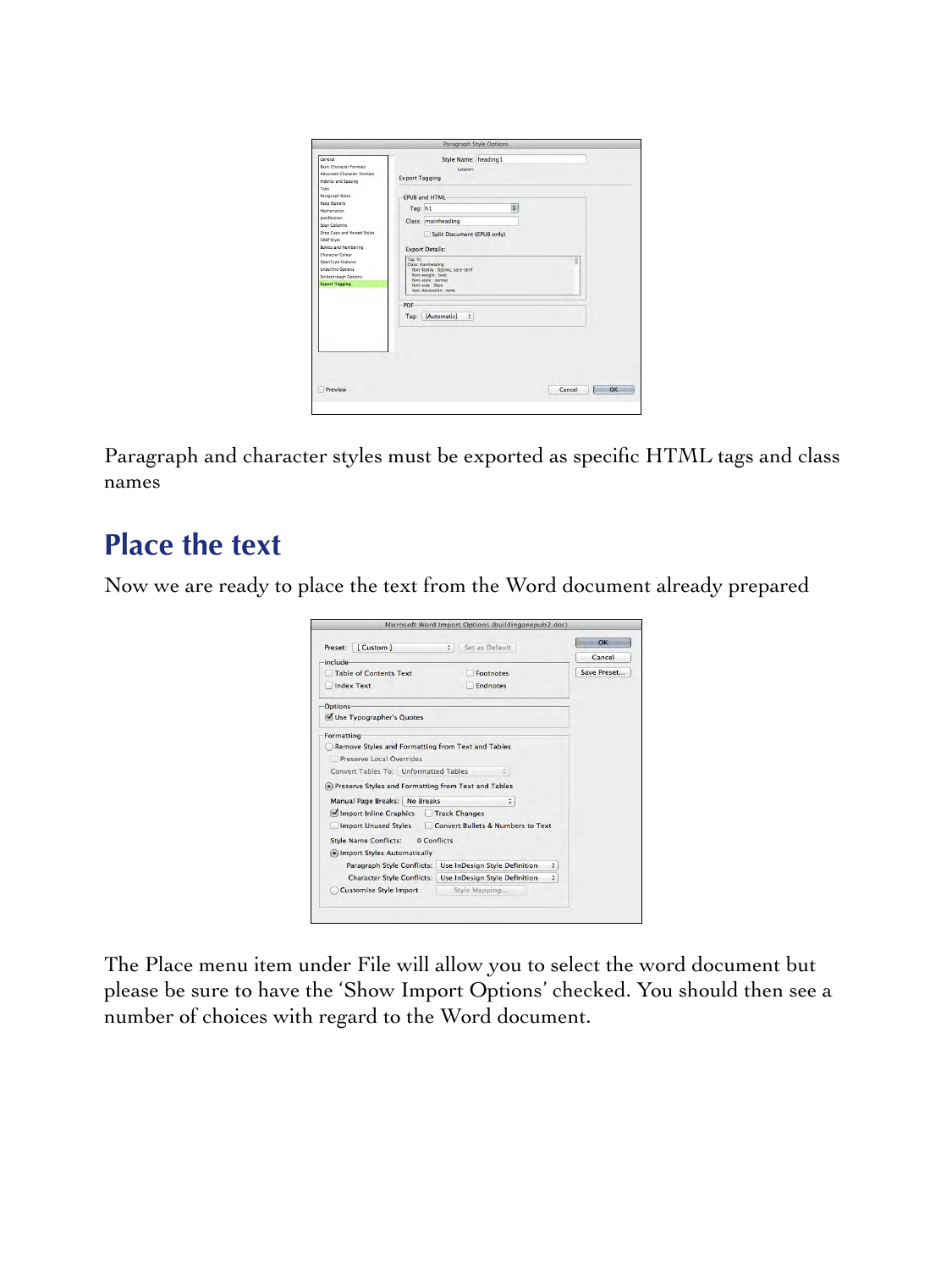<span id="page-7-0"></span>For the purpose of this tutorial we can accept the styles from Word. We can ignore the table of contents and footnotes etc. Once you hit OK, the cursor will change to show that you have loaded the text into the memory ready for placing. Go to the top left of your one page in *InDesign* and with the SHIFT key depressed the cursor will change to show that the pages will be added automatically.

You should now have a couple of pages of text.

### **Let's get styling**

As a general rule, we need a root style for our document and this can be the paragraph style call 'Body' that has come in from the Word document.

Put your text cursor in the title and select the 'title' style. Adjust the style to your liking. Same with the headings for each of the fables and the heading of the introduction.

To style the first few words of each fable (or the first sentence), you need to go through and select each collection in turn and press over the character style that you have made.

#### **Place the images**

The images folder should contain an image for each fable as well as one for the introduction and the eBook cover.

The important thing to remember, is that this process is more about the flow of the document rather than the appearance, so we cannot just place the images anywhere and expect them to appear in the right place within the text. The images need to be 'anchored' correctly.

Starting with the introduction then, go to File>Place and select the image 'aesop. jpg'. You should simply place this (for the moment) on the paste board to the left or right of the document. You can resize it but do so proportionally with the **shiftoption** keys pressed.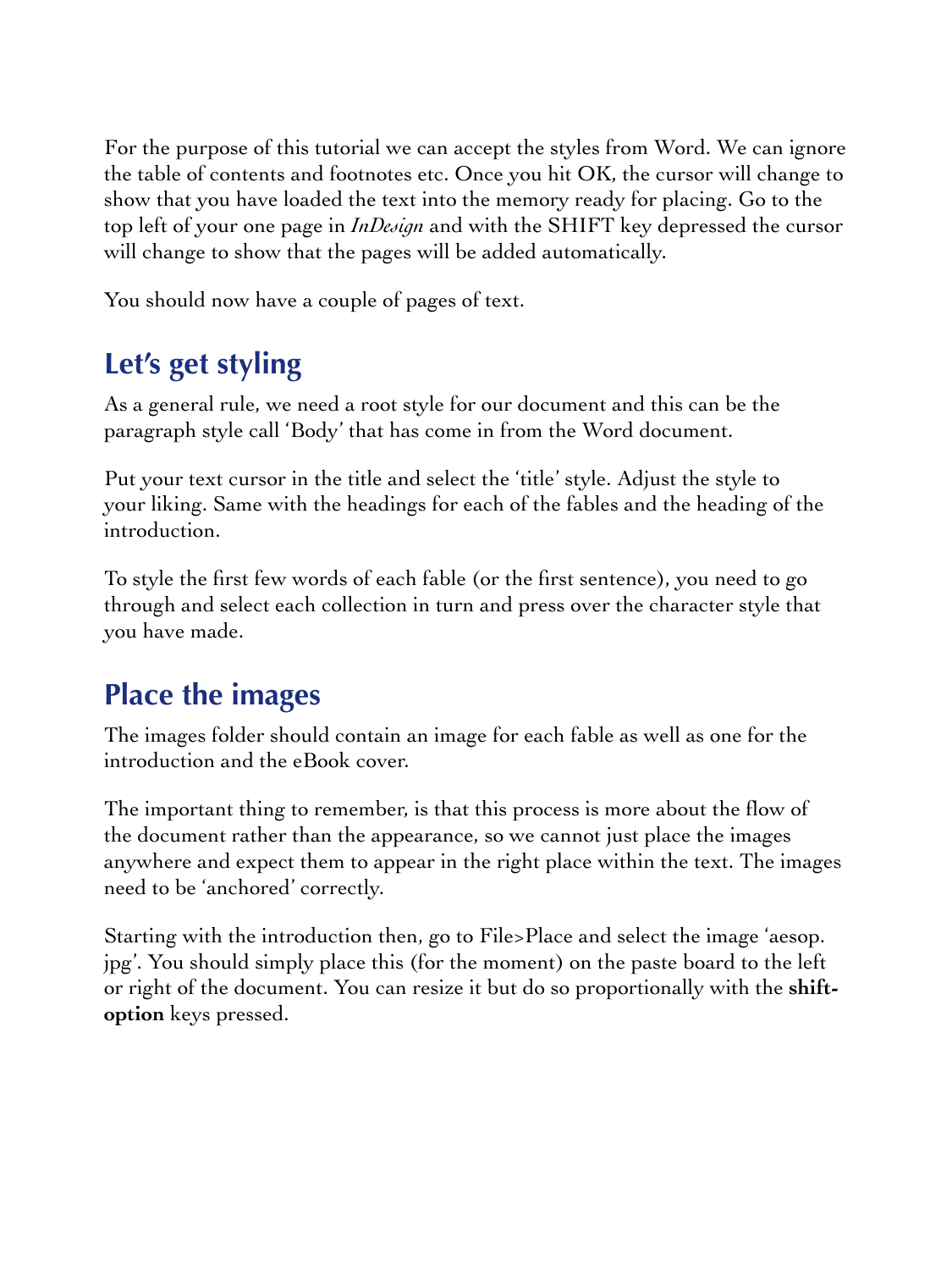| General                             | <b>Style Name: picture</b> |        |                                       |
|-------------------------------------|----------------------------|--------|---------------------------------------|
| <b>Basic Character Formats</b>      | Location:                  |        |                                       |
| <b>Advanced Character Formats</b>   | <b>Indents and Spacing</b> |        |                                       |
| <b>Indents and Spacing</b>          |                            |        |                                       |
| Tabs                                | Alignment:                 | Centre | 繭                                     |
| <b>Paragraph Rules</b>              |                            |        | <b>Balance Ragged Lines</b>           |
| <b>Keep Options</b>                 |                            |        | Ignore Optical Margin                 |
| Hyphenation<br><b>lustification</b> |                            |        |                                       |
| <b>Span Columns</b>                 | Left Indent: $\div 0$ px   |        | First Line Indent: $\frac{1}{2}$ 0 px |
| Drop Caps and Nested Styles         | Right Indent: $\div 0$ px  |        | Last Line Indent: $\div 0$ px         |
| <b>GREP Style</b>                   |                            |        |                                       |
| <b>Bullets and Numbering</b>        | Space Before: $\div 0$ px  |        | Space After: $\div 17$ px             |
| <b>Character Colour</b>             | Align to Grid:             | None   | 漆                                     |
| <b>OpenType Features</b>            |                            |        |                                       |
| <b>Underline Options</b>            |                            |        |                                       |
| <b>Strikethrough Options</b>        |                            |        |                                       |
| <b>Export Tagging</b>               |                            |        |                                       |
|                                     |                            |        |                                       |
|                                     |                            |        |                                       |
|                                     |                            |        |                                       |
|                                     |                            |        |                                       |
|                                     |                            |        |                                       |
|                                     |                            |        |                                       |
|                                     |                            |        |                                       |

Select the image and in the links panel, find the captions>captions setup. You want to select the 'title' and 'description' from the metadata. Choose an offset below the image for the caption of about 6 pixels. Choose the paragraph style -- this will be 'caption' and check 'group caption with Image'.

| <b>Text Before</b>  | <b>Metadata Caption</b> | Metadata                |                          | <b>Text After</b>        |    |
|---------------------|-------------------------|-------------------------|--------------------------|--------------------------|----|
| <b>TECH</b>         |                         | $\pmb{\ast}$<br>Title   | ÷                        |                          | 上帝 |
|                     |                         | <b>Description</b><br>٠ | ÷                        |                          | 上帝 |
|                     | Alignment: Below Image  | $\frac{1}{x}$           | Paragraph Style: caption |                          |    |
| Offset: $\div$ 7 px |                         |                         |                          | Layer: [Same as Image]   |    |
|                     |                         |                         |                          | Group Caption with Image |    |

Once done, go back to the Links palette and find the 'Generate static captions'. You should then get the caption appearing under the image. This is then a group.

Create a 'Paragraph style' (call it 'picture') based on the body text style but with the alignment set to 'Centre'. You can optionally try to make the images float left or right, but we may need to 'break open' the epub file to make this work properly. Now insert a new paragraph (with the 'picture' style) where you want the picture (and its caption) to appear. The picture and caption is on the pasteboard, and you need to grab the small black square (top right), and shift-drag it to the new paragraph that you have just created. This will place the image and caption inline and thus anchored to the text.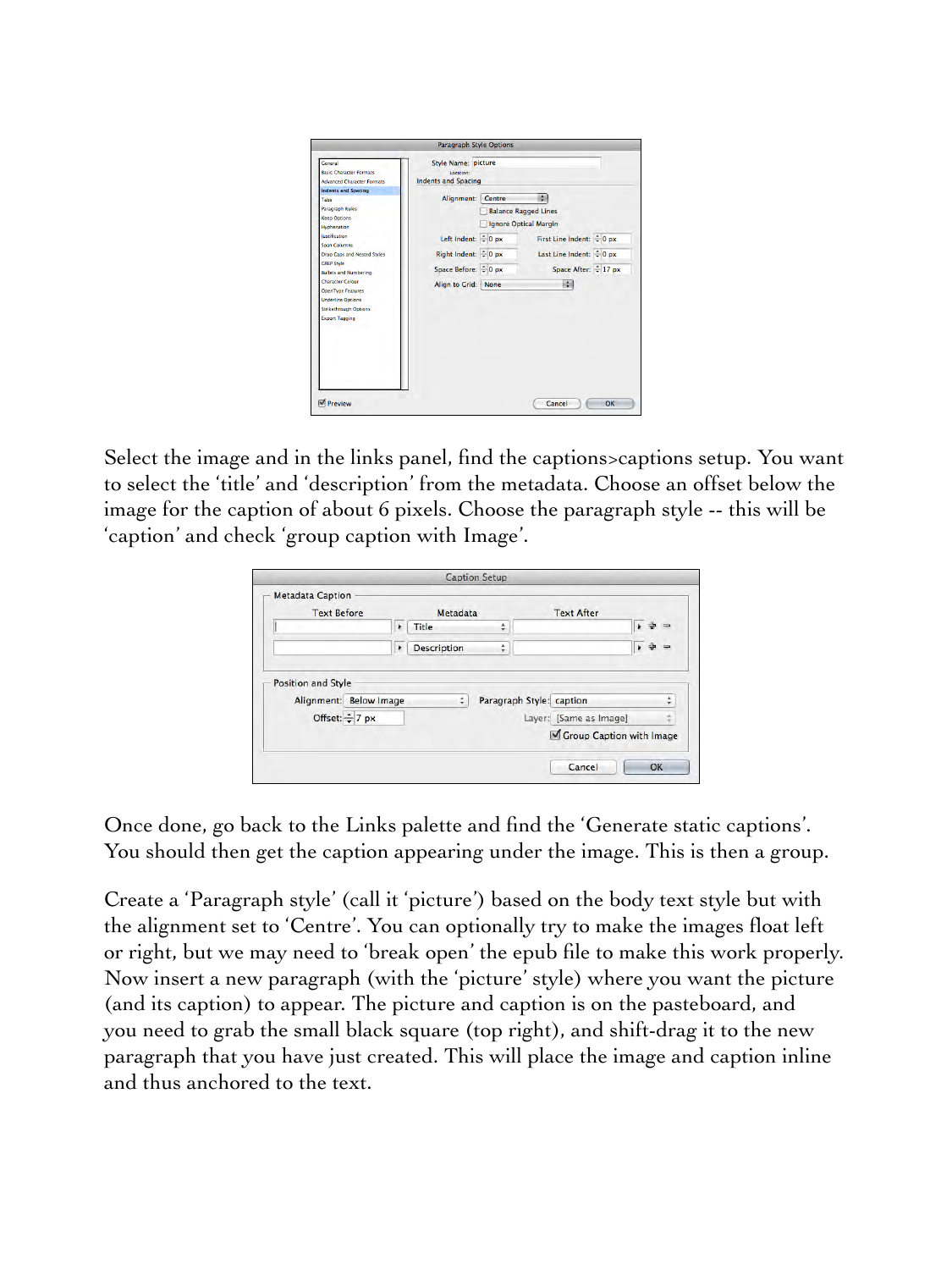

Do the same for as many pictures as you need.

**Note:** There is an alternative method for placing images; instead of creating an empty paragraph before anchoring the image, you can create an object style and anchor the image inside an existing paragraph. Setting up the object style, will then allow you to position the object (image and caption) as you prefer. You will see, that we will then need to edit the CSS inside the ePUB file later.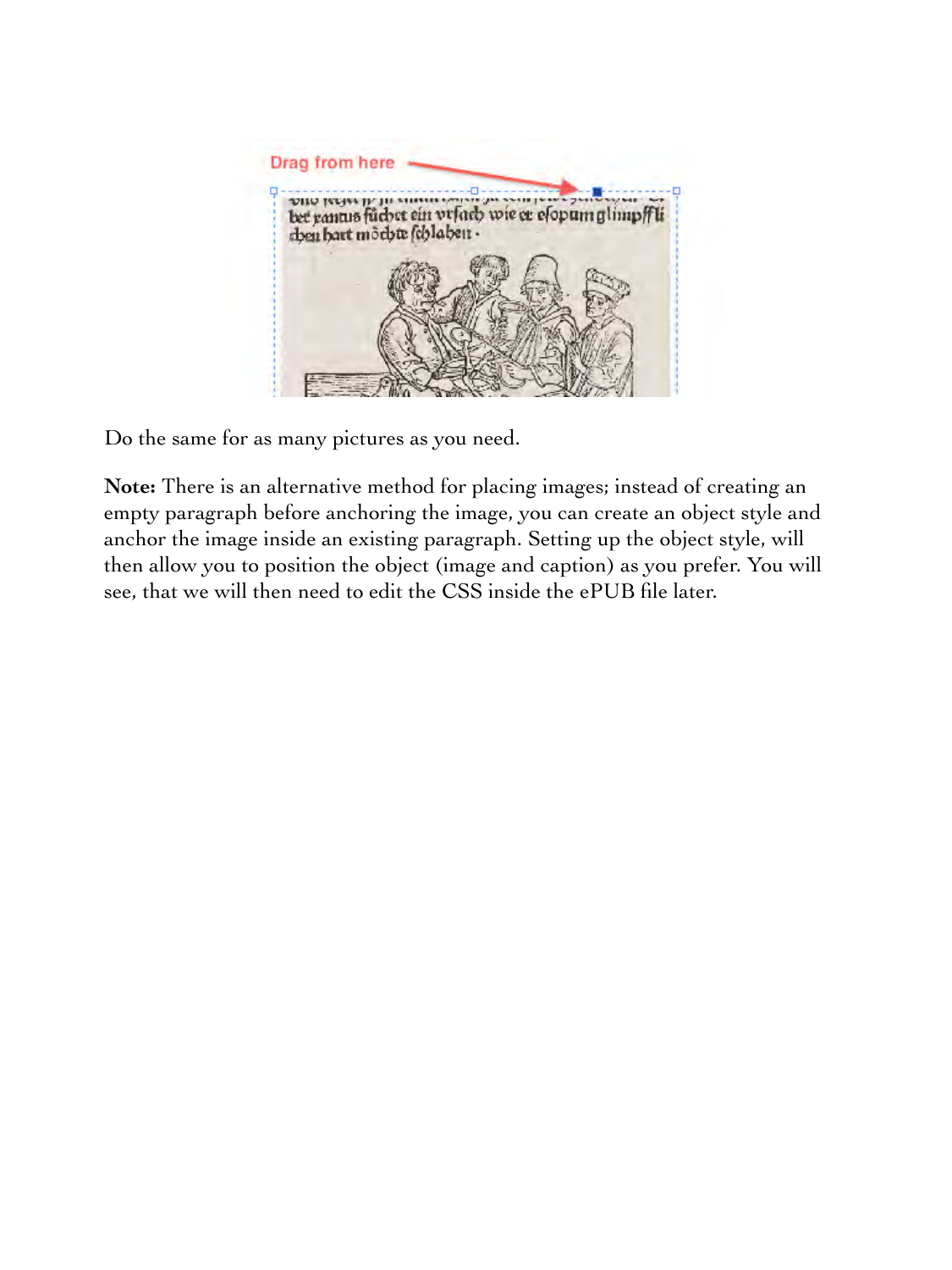# <span id="page-10-0"></span>**The Cover**

We need an extra page for the cover so we need to go to our pages panel and with the first page selected use 'insert pages' > before the current page.

There are two possible strategies for creating the cover. We could create the whole thing in Photoshop, using layers to combine the text and image. In many ways this is the best approach, because we will need the cover image for marketing puposes. In fact if you plan to distribute on the Apple iBooks store then you will need a large version to include when adding to the store. On the other hand, you can create a cover within *InDesign* by combining text and image and forming a group.

You can compose a cover from graphics and text components such as in this screen shot:

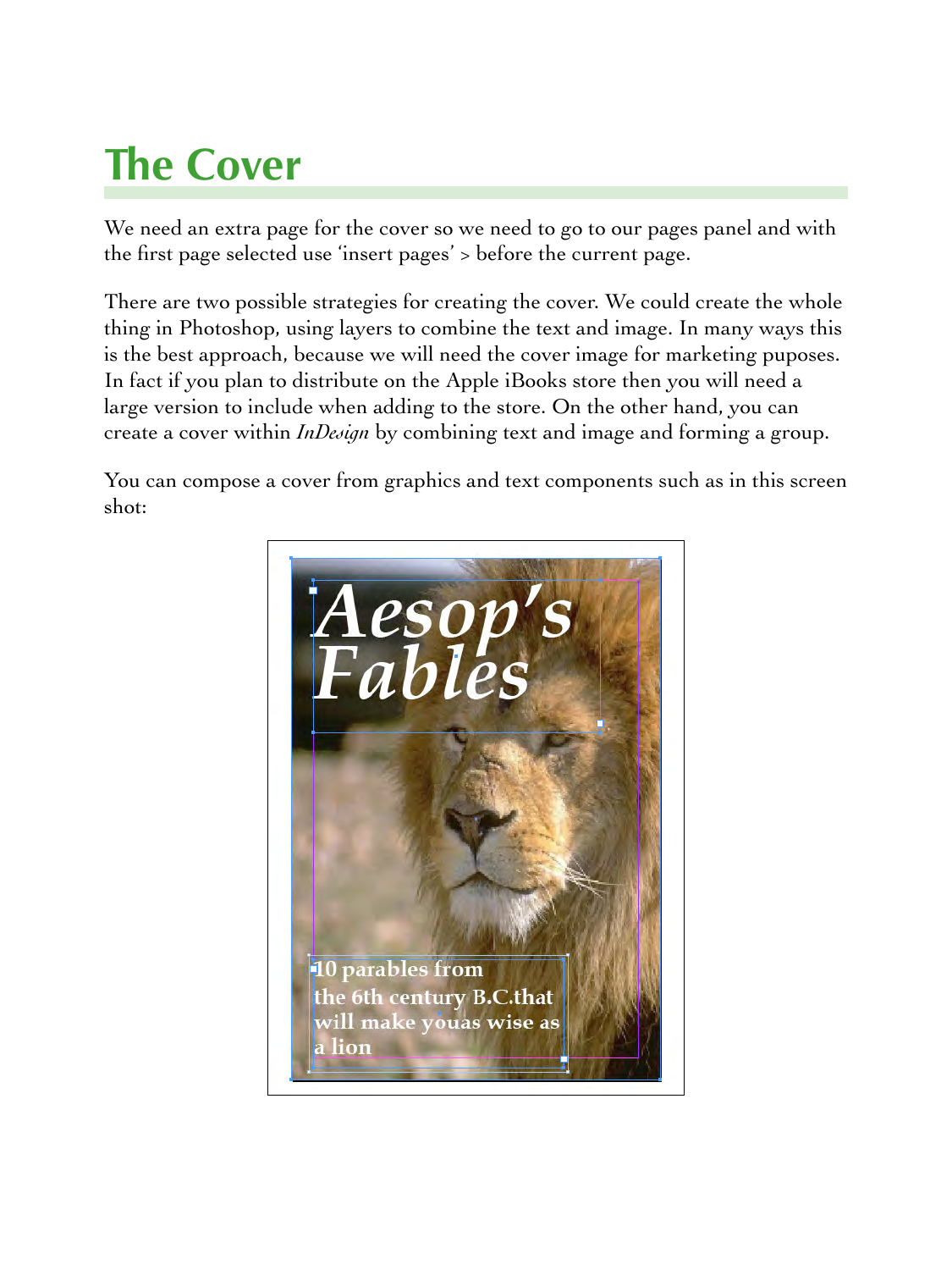As you may see, this consists of an image covering the whole page and 2 text fields placed over the top.

This image does not need to be anchored but it must be on a new separate page, at the beginning of the book.

These objects need to be grouped and then under the object menu select 'Object Export Options...'.

In the dialogue box that appears you will need to select the EPUB and HTML tab.

Tick 'Custom Rasterisation' and I recommend selecting 150ppi as the resolution, although you may experiment with these settings.

Selecting 'Relative to Page Width' will give the largest size.

This will then result in a graphics cover for the eBook.

|          | Tagged PDF<br>Alt Text                                                                                             | <b>EPUB and HTML</b> |                 |    |
|----------|--------------------------------------------------------------------------------------------------------------------|----------------------|-----------------|----|
|          | Custom Rasterisation                                                                                               |                      |                 |    |
| Size:    | Relative to Page Width<br>$\frac{A}{T}$                                                                            | Resolution (ppi):    | 96              | 舟甲 |
| Format:  | $\frac{4}{7}$<br><b>JPEG</b>                                                                                       | Quality:             | Maximum         | ÷  |
| Palette: | ÷<br>Adaptive (no dither)                                                                                          | Method:              | <b>Baseline</b> | ÷  |
|          | Interlace<br>Custom Layout: Alignment And Spacing<br>ESS TO<br>$\equiv$ $\div$ 0<br>Insert Page Break: After Image | ÷<br>pixels<br>۰     |                 |    |

Optionally, the whole image can be created in PhotoShop and then place on this first page, giving you some finer control of the relationship between the text and background.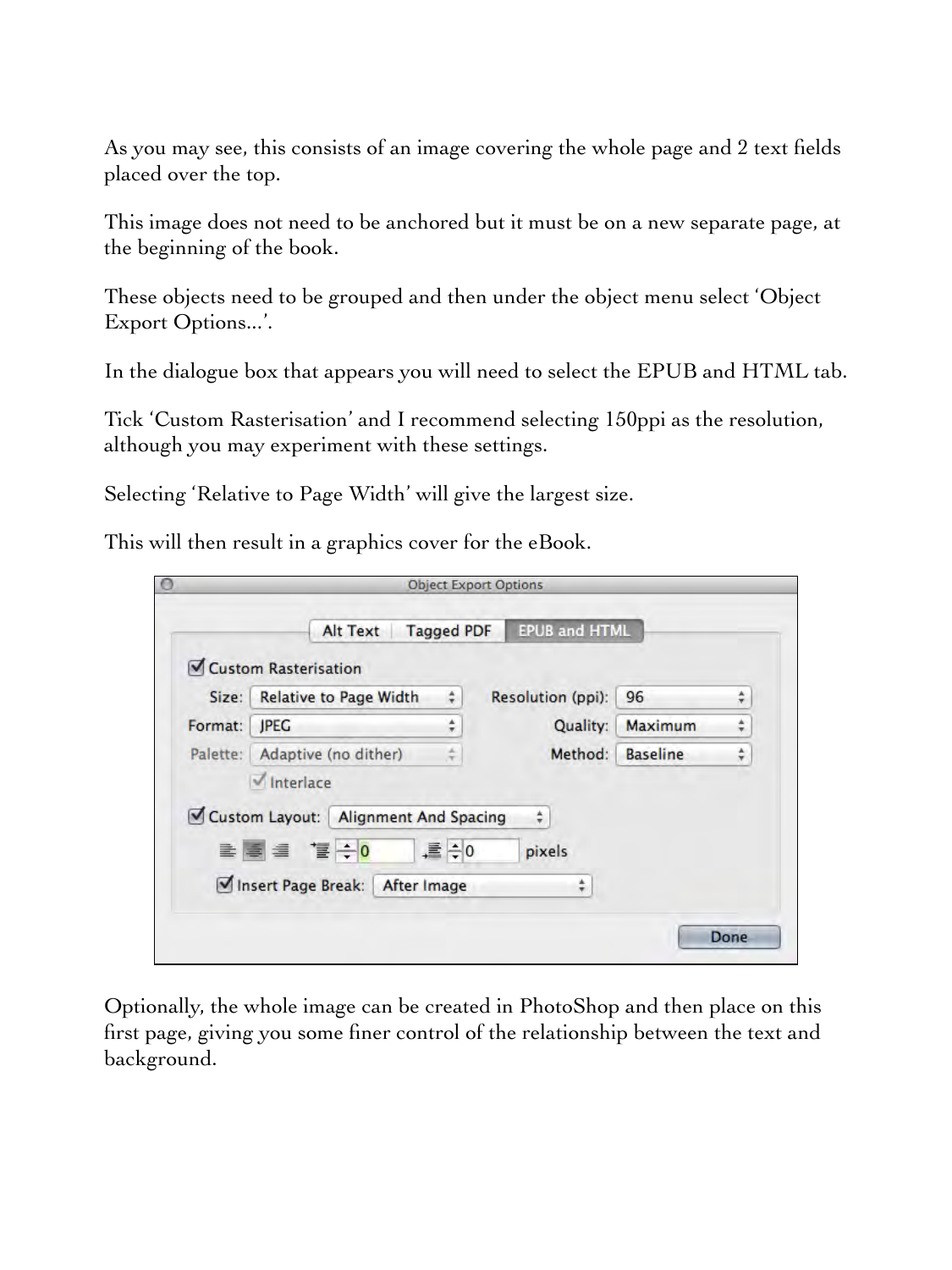### <span id="page-12-0"></span>**The contents**

Often, when we make a document we want to see a table of contents at the beginning. In fact, *InDesign* will help with this, and if we were going to create a PDF we might want to see this 'TOC' on one of the early pages. However, eBook devices like the iPad and eReader software like Adobe Digital editions, have the TOC 'built-in' to the interface, so we won't actually want the table of contents in the document itself. The table of contents, though is created from the information in the document about the headings, so we will use *InDesign*'s ability to create the TOC to help with this.

|                               |                                                              |             |                                     | <b>Table of Contents</b>                  |                           |                      |
|-------------------------------|--------------------------------------------------------------|-------------|-------------------------------------|-------------------------------------------|---------------------------|----------------------|
| <b>TOC Style:</b>             | [Default]                                                    |             |                                     |                                           |                           | OK                   |
|                               | Title: Contents                                              |             | Style:                              | [No Paragraph Style]                      | $\frac{\mathsf{A}}{\Psi}$ | Cancel               |
|                               | Styles in Table of Contents<br>Include Paragraph Styles:     |             |                                     | <b>Other Styles:</b>                      |                           | Save Style           |
| Heading 1<br><b>Heading 2</b> |                                                              | $<<$ Add    |                                     | [No Paragraph Style]<br>caption<br>Normal |                           | <b>Fewer Options</b> |
|                               |                                                              | $Remove$ >> |                                     | [Basic Paragraph]<br>picture              |                           |                      |
| Style: Heading 2              |                                                              |             |                                     |                                           |                           |                      |
|                               | Entry Style: Normal                                          |             | $\frac{1}{T}$                       |                                           |                           |                      |
|                               | Page Number:   No Page Number                                |             | $\frac{\dot{\alpha}}{\dot{\alpha}}$ | Style: [None]                             | $\mathbb{R}$<br>m.        |                      |
|                               | Between Entry and Number: At                                 |             |                                     | Style: [None]                             | x                         |                      |
|                               | Sort Entries in Alphabetical Order                           |             |                                     | Level: $-1$ :                             |                           |                      |
| <b>Options</b>                |                                                              |             |                                     |                                           |                           |                      |
|                               | Create PDF Bookmarks                                         |             |                                     | $Run-in$                                  |                           |                      |
|                               | Replace Existing Table of Contents<br>Include Book Documents |             |                                     | Include Text on Hidden Layers             |                           |                      |
|                               |                                                              |             |                                     |                                           |                           |                      |

If we export the ePub for the ePub3 format then 2 files will be created; one called *toc.xhtml* and one called *toc.ncx*. This latter is for backward compatabilty for devices that can only read the ePub2 format. If we want to convert for the Kindle, we will also need to add a reference to this toc.xhtml document.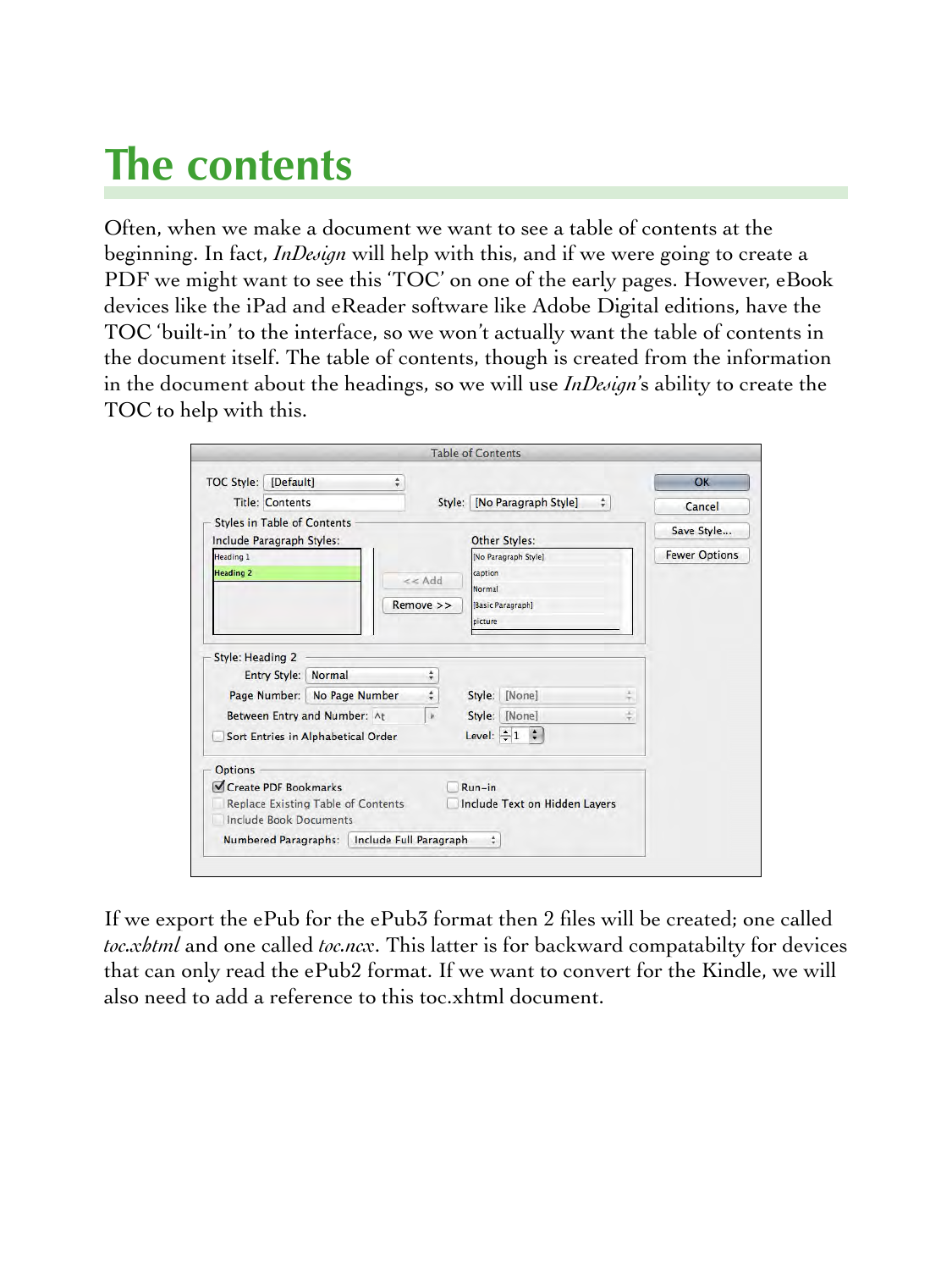<span id="page-13-0"></span>Now navigate to first page of the book (with the cover image). From the menu select Layout>Table of Contents .. and then in that dialogue box open 'More Options'. From the styles pane you need to select each of the 2 main styles. The title and the heading and add them into the box on the left. You should make sure that both of these are set at 'level 1'. We do not need to be concerned with the styles of these headings other than to be sure to select a basic body text style. Just hit OK and the TOC will be loaded onto your cursor. Plop it down on the pasteboard. This does not need to go on the page. Just leave it on the pasteboard.

### **Metadata**

You need to add some metadata to your document before you save it. You will find this under 'File Info....'. Put the title of the book, author and so on.

Save the *InDesign* File

### **Export**

In the File menu find Export > ePub. The dialogue has three sections and you need to pay attention to the following:

Include the document metadata, add a publisher. Use 'based on Page Layout'

| <b>General</b>    | <b>General</b>                                                                                                                                                                                                                           |
|-------------------|------------------------------------------------------------------------------------------------------------------------------------------------------------------------------------------------------------------------------------------|
| Image<br>Advanced | <b>EPUB 3.0</b><br>Version:<br>$\frac{4}{7}$                                                                                                                                                                                             |
|                   | EPUB 3.0 is a standard approved by the IDPF in 2011. This format supports audio,<br>video, JavaScript, Japanese vertical text, and more. NOTE: These new features will not<br>work on software and devices that only support EPUB 2.0.1. |
|                   | Setup                                                                                                                                                                                                                                    |
|                   | <b>Rasterise First Page</b><br>$\frac{1}{T}$<br>Cover:                                                                                                                                                                                   |
|                   | <b>TOC Style:</b><br>fables<br>$\pm 1$<br>Margins: $\stackrel{\text{\tiny{+}}}{=} \stackrel{\text{\tiny{+}}}{\downarrow} 1$<br>$\theta$<br>$\mathbb{I} \cdot \frac{1}{2}$ 1<br>$\overline{7} \div 1$<br>pixels                           |
|                   | Content Order:<br><b>Based on Page Layout</b><br>÷<br><b>Text Options</b>                                                                                                                                                                |
|                   | Place Footnote After Paragraph<br><b>Remove Forced Line Breaks</b>                                                                                                                                                                       |
|                   | <b>Bullets:</b><br><b>Map to Unordered Lists</b><br>÷                                                                                                                                                                                    |
|                   | $\frac{1}{\pi}$<br>Numbers:   Map to Ordered Lists                                                                                                                                                                                       |
|                   | View EPUB after Exporting                                                                                                                                                                                                                |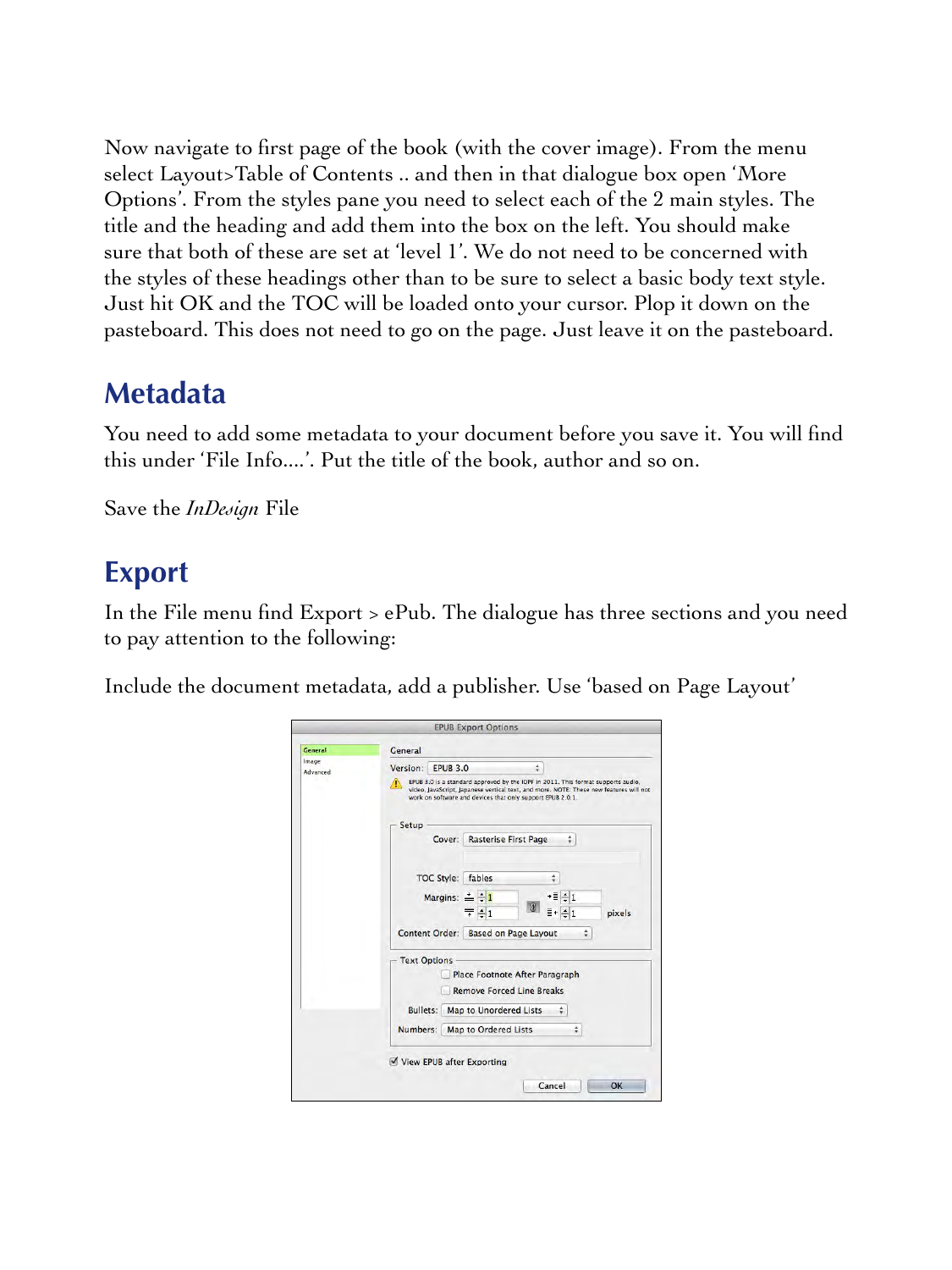Image - if you check 'Preserve appearance from layout' then *InDesign* will dimension the images as you see them in your page layout. This is acceptable, but if you want to optimize your ePUB file for the iPad, then I suggest that you uncheck this option. To make sure that a thumbnail of the cover will appear within the iBooks bookshelf (on the iPad), then choose 'Rasterise First Page' or - you can select a separate existing image.

| <b>EPUB Export Options</b>                                                                                                                                                                                                                                                               |
|------------------------------------------------------------------------------------------------------------------------------------------------------------------------------------------------------------------------------------------------------------------------------------------|
| General                                                                                                                                                                                                                                                                                  |
| <b>EPUB 3.0</b><br>Version:<br>$\frac{4}{7}$<br>EPUB 3.0 is a standard approved by the IDPF in 2011. This format supports audio,<br>video, JavaScript, Japanese vertical text, and more. NOTE: These new features will not<br>work on software and devices that only support EPUB 2.0.1. |
| Setup<br><b>Rasterise First Page</b><br>$\frac{4}{\pi}$<br>Cover:                                                                                                                                                                                                                        |
| <b>TOC Style:</b><br>fables<br>$\frac{1}{\tau}$<br>Margins: $\stackrel{+}{=} \frac{1}{2}$<br>$+1$ $-1$<br>$\theta$<br>$\overline{7}$ $\div$ 1<br>$\mathbb{I} \cdot \div 1$<br>pixels<br>Content Order:<br><b>Based on Page Layout</b><br>÷.                                              |
| <b>Text Options</b><br>Place Footnote After Paragraph<br><b>Remove Forced Line Breaks</b><br><b>Bullets:</b><br>Map to Unordered Lists<br>Numbers:<br><b>Map to Ordered Lists</b><br>÷                                                                                                   |
|                                                                                                                                                                                                                                                                                          |

You can set up how images are formatted throughout the book. My suggestion is that you select 'relative to page'. This way, the image will be given a percentage width rather than a fixed pixel width.

**Fonts:** You can embed the fonts that you use, but, not all fonts that you have on your system will display correctly in the eBook. *InDesign* will encrypt the fonts, on the presumption that font vendors would not want you to distribute their fonts without obvuscation. There are some very specific issues around font embedding for different devices.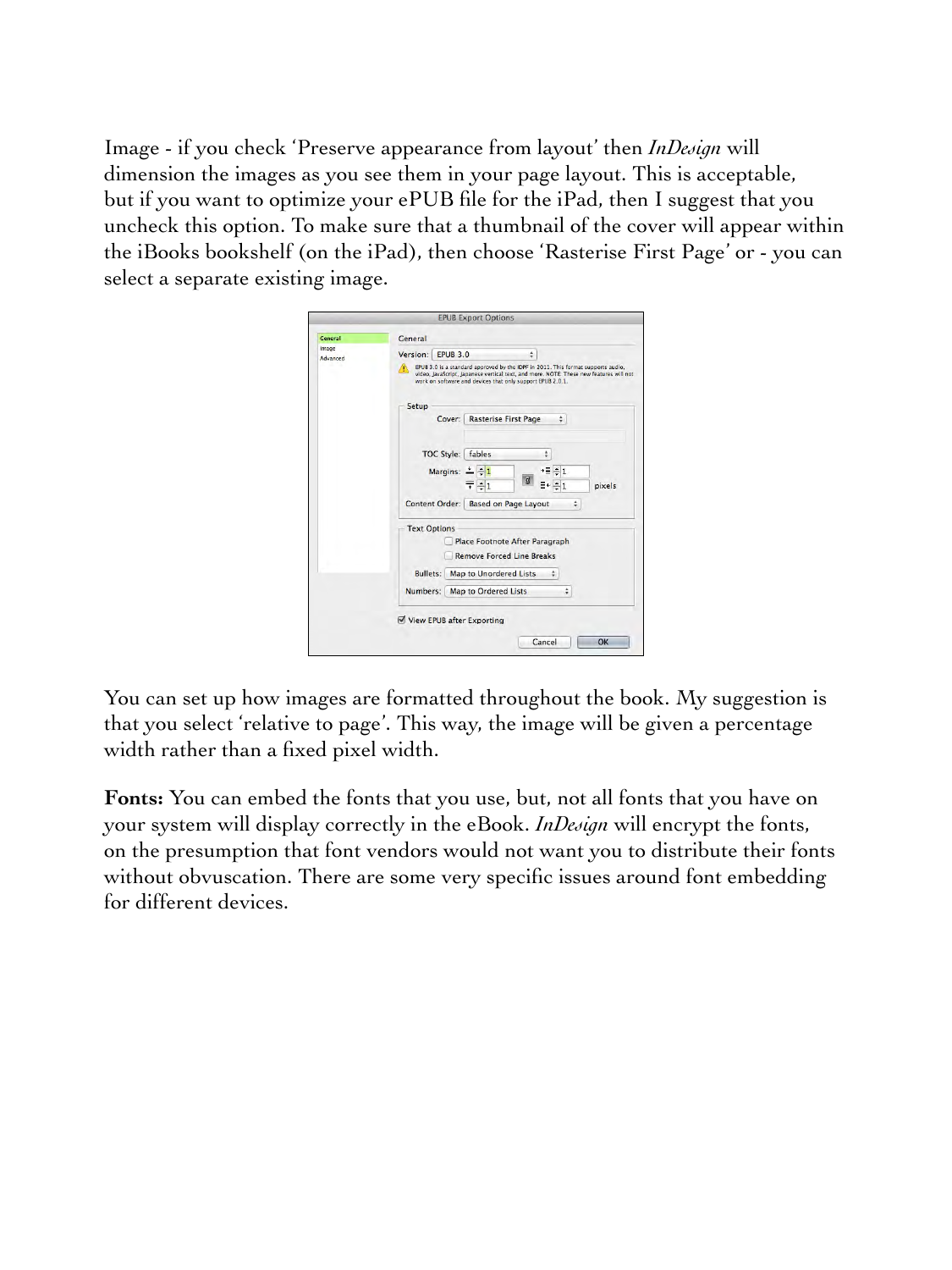| General         | Image                                             |
|-----------------|---------------------------------------------------|
| Image           | Preserve Appearance from Layout                   |
| <b>Advanced</b> |                                                   |
|                 | Resolution (ppi):<br>72<br>÷                      |
|                 | Image Size: Relative to Page<br>÷                 |
|                 |                                                   |
|                 | <b>Image Alignment and Spacing:</b>               |
|                 | pixels                                            |
|                 | Insert Page Break: Before Image                   |
|                 | Settings Apply to Anchored Objects                |
|                 |                                                   |
|                 | <b>Image Conversion: JPEG</b><br>÷                |
|                 | -GIF Options-                                     |
|                 | Palette: Adaptive (no dither)<br>岸                |
|                 | Interlace                                         |
|                 |                                                   |
|                 | JPEG Options                                      |
|                 | $\frac{\Delta}{\Psi}$<br>Image Quality:   Maximum |
|                 | Format Method:   Baseline<br>÷                    |
|                 |                                                   |

In the advanced pane, you can choose to split the ePub into 'chunks' based on one particular style or you can configure each heading style to be the point where the splitting occurs.

| General           | Advanced                                                    |  |  |  |  |
|-------------------|-------------------------------------------------------------|--|--|--|--|
| Image<br>Advanced | <b>Split Document:</b><br><b>Heading 2</b><br>$\frac{A}{T}$ |  |  |  |  |
|                   | - EPUB Metadata<br>Include Document Metadata                |  |  |  |  |
|                   | Publisher: PagetoScreen                                     |  |  |  |  |
|                   | Unique ID: urn:uuid:FEF7F466-AA60-4975-8C7E-85972E          |  |  |  |  |
|                   | <b>CSS Options</b>                                          |  |  |  |  |
|                   | Include Style Definitions                                   |  |  |  |  |
|                   | Preserve Local Overrides                                    |  |  |  |  |
|                   | Include Embeddable Fonts<br><b>Additional CSS:</b>          |  |  |  |  |
|                   | <b>Delete</b><br>Add Style Sheet                            |  |  |  |  |
|                   | JavaScript Options                                          |  |  |  |  |
|                   | Add Script<br><b>Delete</b>                                 |  |  |  |  |
|                   |                                                             |  |  |  |  |

If you have been successful then you should see the eBook opening up in Adobe Digital Editions. You should have a table of contents on the left and the title and author of the book.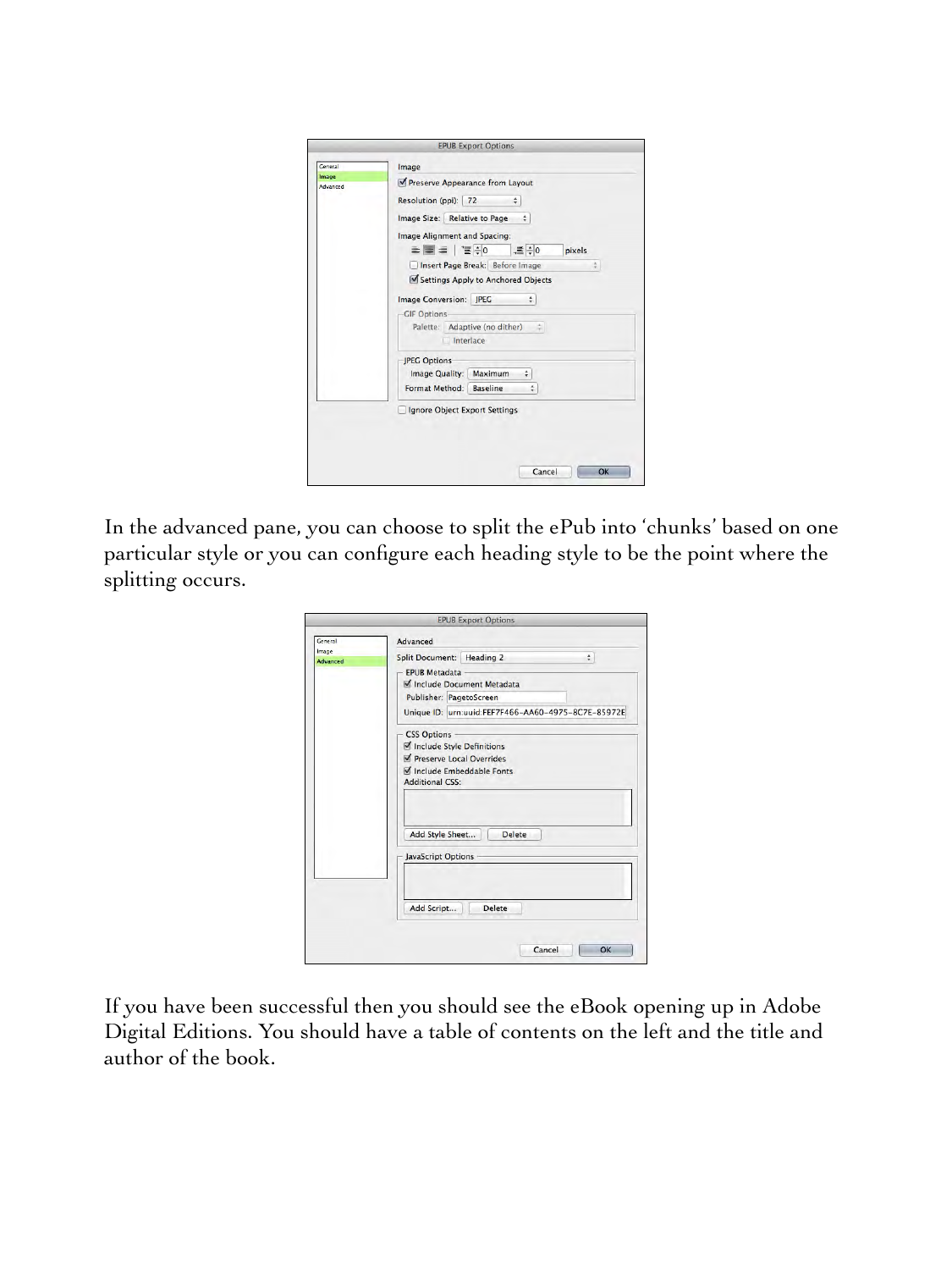## **Check out the ePub file**

In any case, you should have an ePub file. If you have not selected 'View ePub after exporting', locate the ePub file and drag it to a copy of Adobe Digital editions. Hopefully, it will show you a cover image and you will get a TOC on the left. You may not be happy with some of the styles and you most certainly will probably not be happy with the thumbnail image showing on the left of ADE. Now is the time to 'dig in' to the ePUB file and make some modifications.

### **Cracking open the ePUB file**

An ePUB file is actually a ZIP file that has been renamed with the .epub extension, so if you want to delve into the files, you can use any unzip program. I don't recommend this unless you know how to re-zip it up in the correct way. One tool that I recommend is OxygenXML editor. With this tool we can inspect the various files and make changes and re-save. So the fist thing to do is to open the file inside the OEBPS folder.

It will be the first XHTML file - without a number.

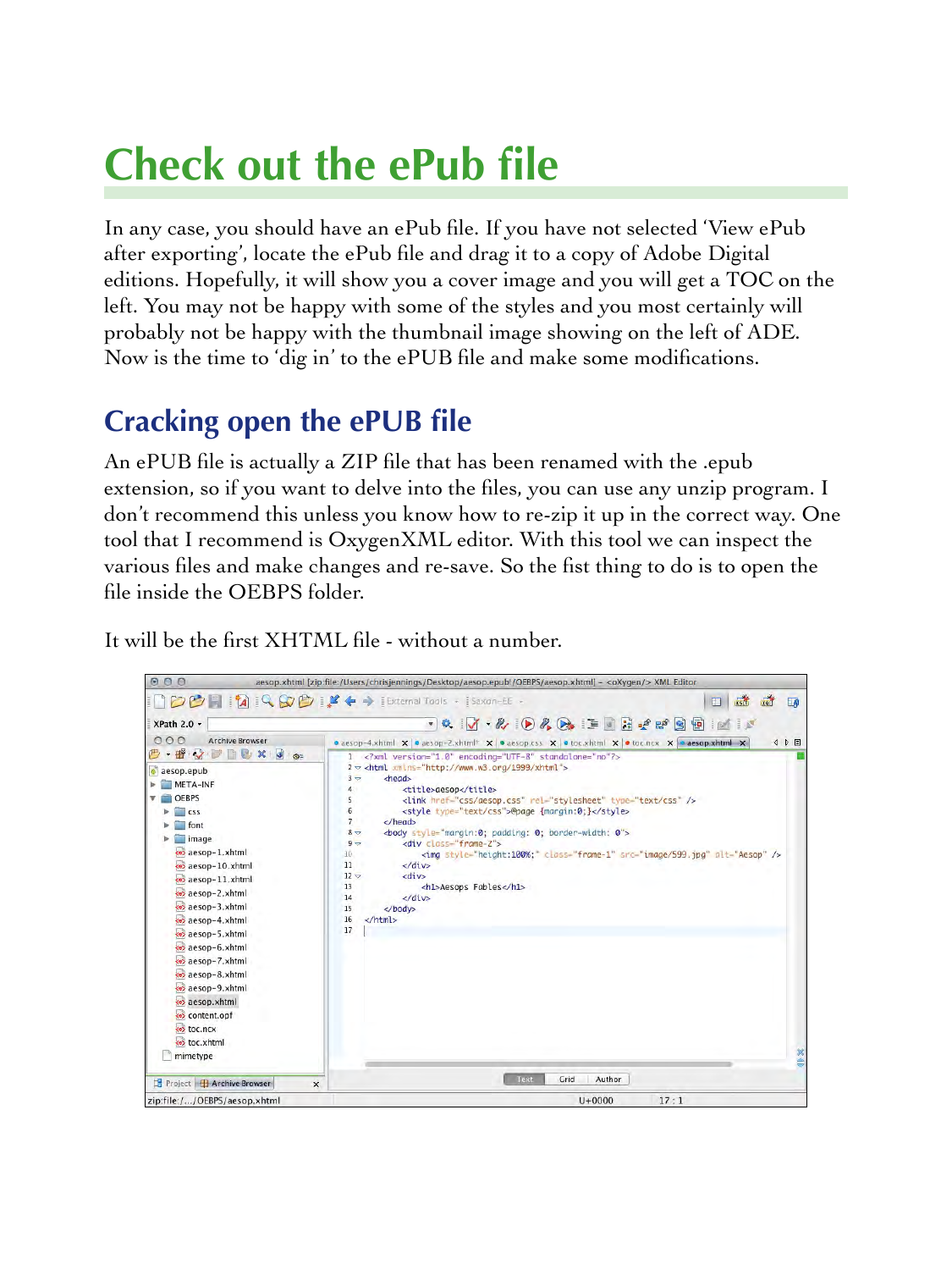<span id="page-17-0"></span>This will be the file that generates the cover. Select this and then where you see the opening tag <img change the first part of the tag attribute like this, but keeping the source image as your own:

<img **style="height:100%;"** src="images/lioncover\_opt.jpeg" alt="Aesops Fables"/>

Please note that you are nly adding the bold text above. Your code for the source image will be different. The syntax is very strict. Do not miss out spaces or semicolons!

This will make sure that the cover will be as large as possible.

You can also change the body tag to the following:

<body style="margin:0; padding: 0; border-width: 0">

This will remove the border from the thumbnail.

You will also need to add a style in the 'head; of that file:

<style type="text/css">@page {margin:0;}</style>

The style information is held in the CSS file template.css. In here you can change the styles for various aspects of the book including the the picture and the caption to make them appear centre aligned. You will need to investigate the HTML markup on a page with an image. It may look a bit like this:

```
<div class="pictureblock">
<div class="pictureblock frame-2">
<img class="frame-5" src="image/foxandthegrapes.png" alt="thefoxandthegrapes.jpg" />
\langlediv\rangle<div class="pictureblock">
<p class="caption">The Fox and the Grapes</p>
<p class="caption">Phryx Aesopus Habitu Poetico, by Hieronymus Osius, 1574</p>
\langlediv\rangle\langlediv\rangle
```
InDesign does tend to make this more complex than needed and we can edit some of the HTML markup or adapt our CSS to accommodate.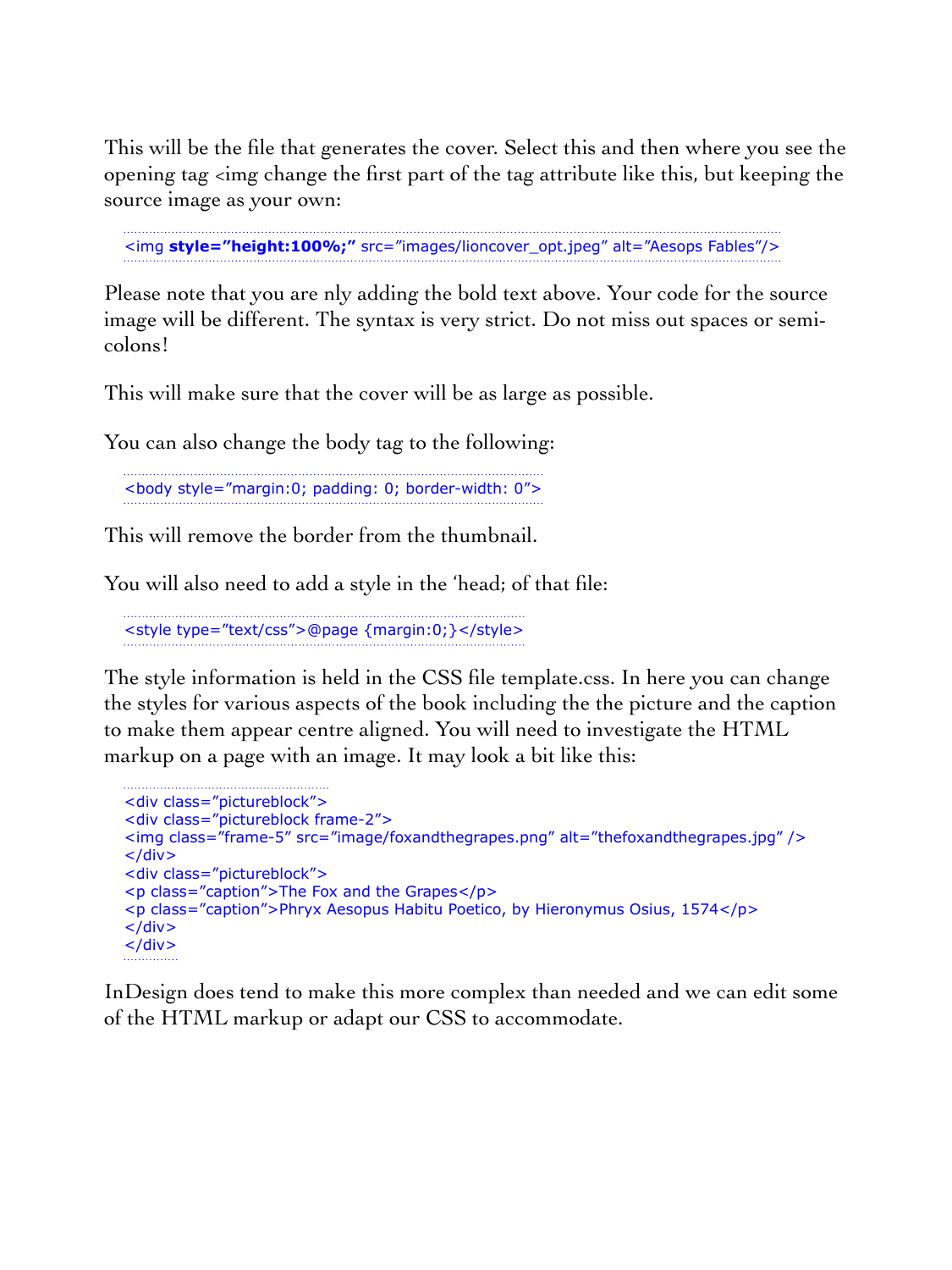By styling the 'pictureblock' class to have a percentage width, we can contain the caption and provide a border like this:



**Note:** I have simplified the HTML markup by removing the parent 'pictureblock' div. Also note, that Adobe Digital editions does not support margin:auto, thus, I am using the 25% value for left and right;

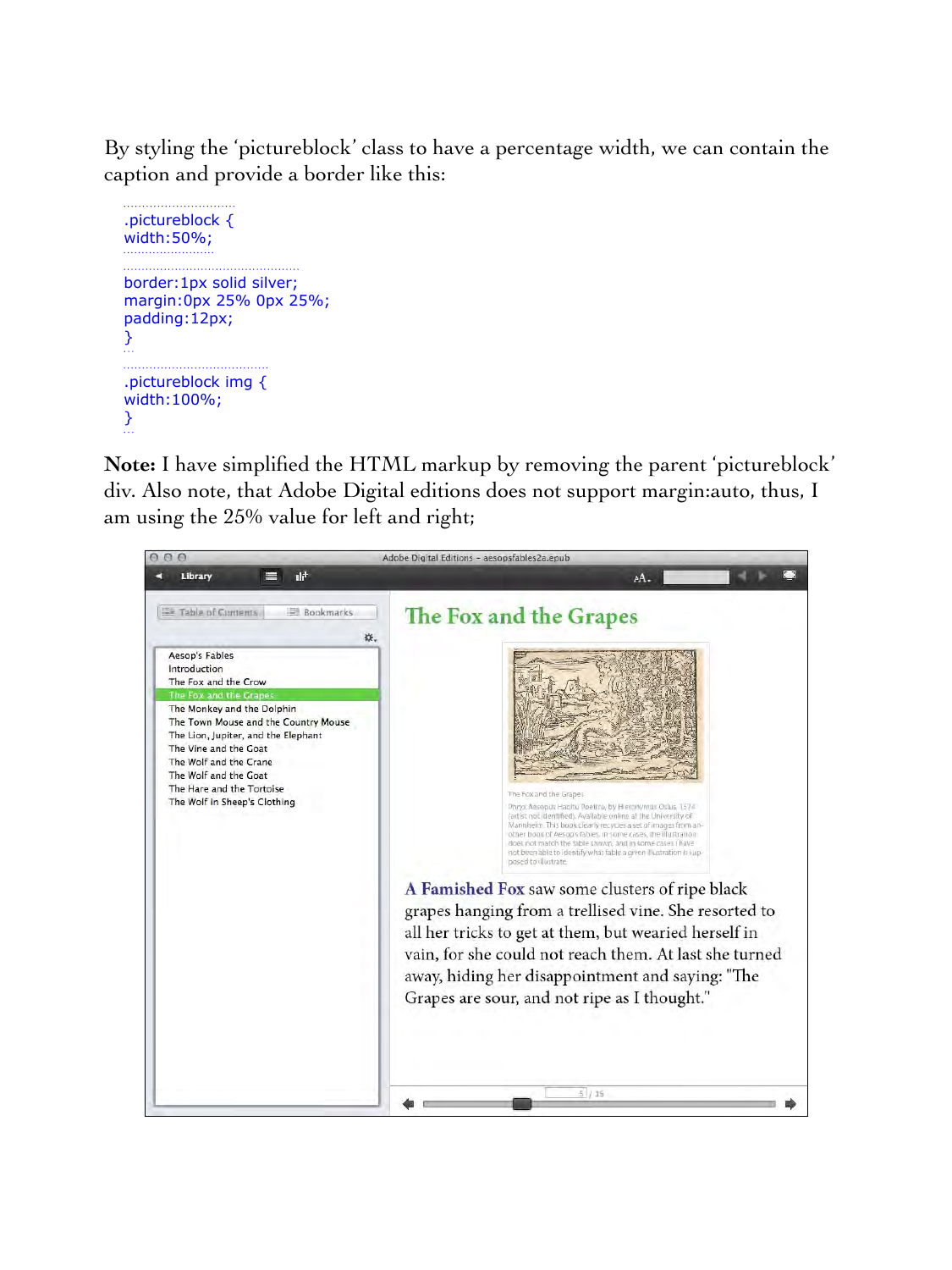# **Validation**

ePub eBooks should be correctly formed with all of the required files and syntax within the various XML components. If the ePUB is not valid then it won't display properly, if at all. Also, distributors such as the Apple iBooks store will reject invalid ePUB files.

There are a variety of ways to validate the ePUB file; you will get warnings within the OxygenXML editor, if you have used that to edit the file. You can also use some free open source applications. My preference is to use the online resource hosted by the IDPF (International Digital Publishers Forum) at http://validator. idpf.org/.

### **Trouble-shooting**

If you have used *InDesign* to create the ePUB file and have not made any changes to it with an editor such as Oxygen, then you shouldn't have any serious problems, however, you may get warnings about spaces in the file names and this needs explaining.

When you save your *InDesign* document and subsequently export to ePUB, the XHTML files that are created to represent the chapters in the book will be named the same as the *InDesign* filename but with an added number. If your *InDesign* file name has spaces; for example - *the merry men version 3.indd* then the HTML files will have spaces in their file names (eg.*the merry men version 3-1.xhtml*). The hyperlinks to these files from the TOC and each other, will need to resolve these spaces by using the character entity %20. The links will work, but it is not good practice to use such methods. The same issue exists for the images. These should be saved without spaces in their file names.

### **Errors in the TOC**

Some errors may occur if you have not correctly formed your heading hierarchy. Be sure to make heading level 3 follow 2 which should follow heading level 1. If you jump a level, then errors will occur. Also, be careful not to have empty headings.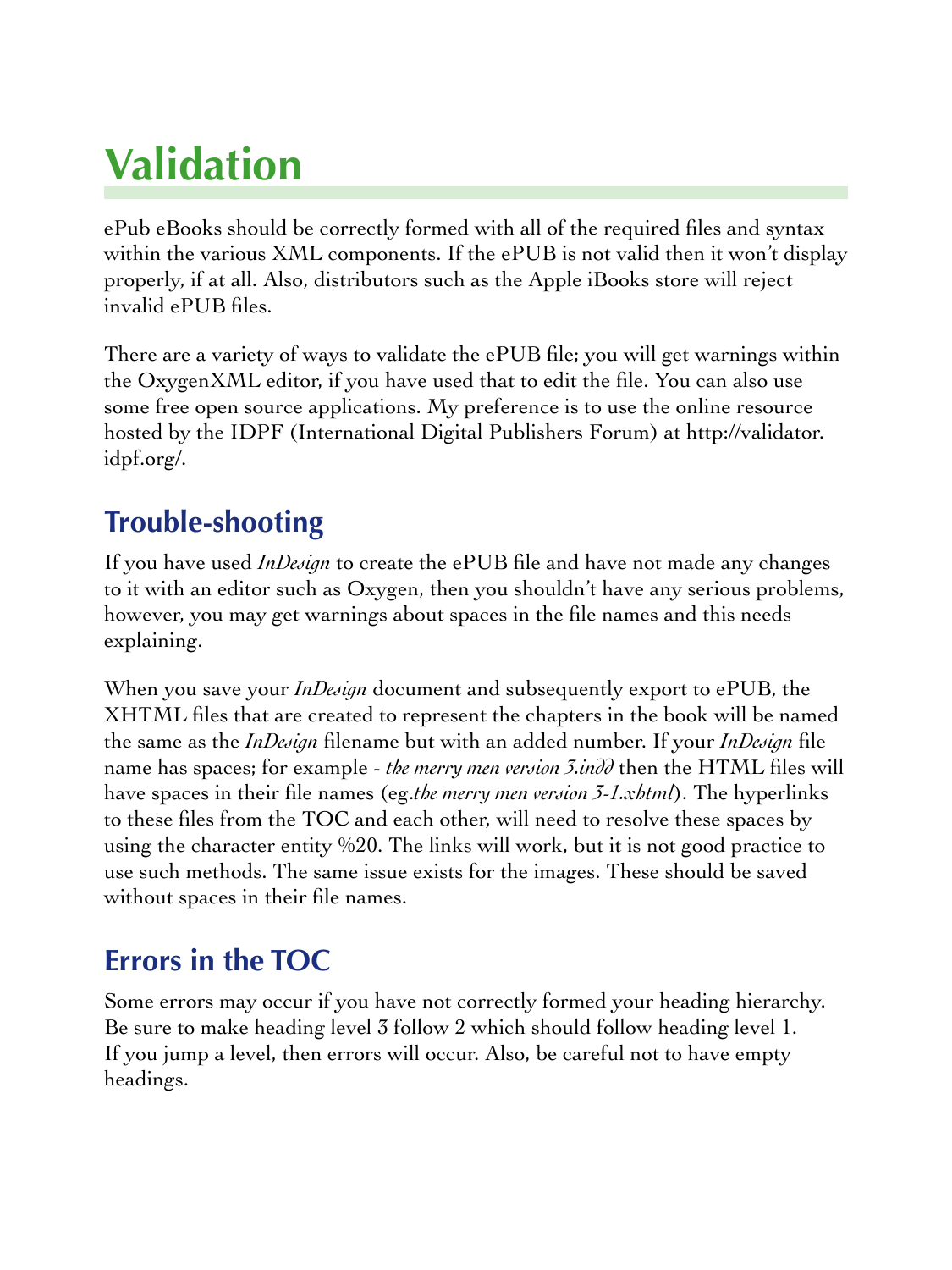# <span id="page-20-0"></span>**The End**

Well not really, because there is masses that you can do to improve things. Try getting you eBook onto you iPad or iPhone. Try grabbing a copy of the Firefox ePub reader extension to check out the ePub.

The file that *InDesign* creates has a number of problems and this is not the place to discuss, however, it seems that this is a good starting point, but remember, getting good results in the end does involve some hand crafting of the XHTML, XML and stylesheet files that are inside the ePUB file.

Adobe Digital Editions has a number of problems in rendering the layout properly, and changing the CSS inside the ePUB does not always behave as expected. If your objective is to create an ePUB for the iPad, then breaking the ePUB file apart and viewing the individual XHTML file with Safari will give you a good idea of how the iPad will render the eBook.